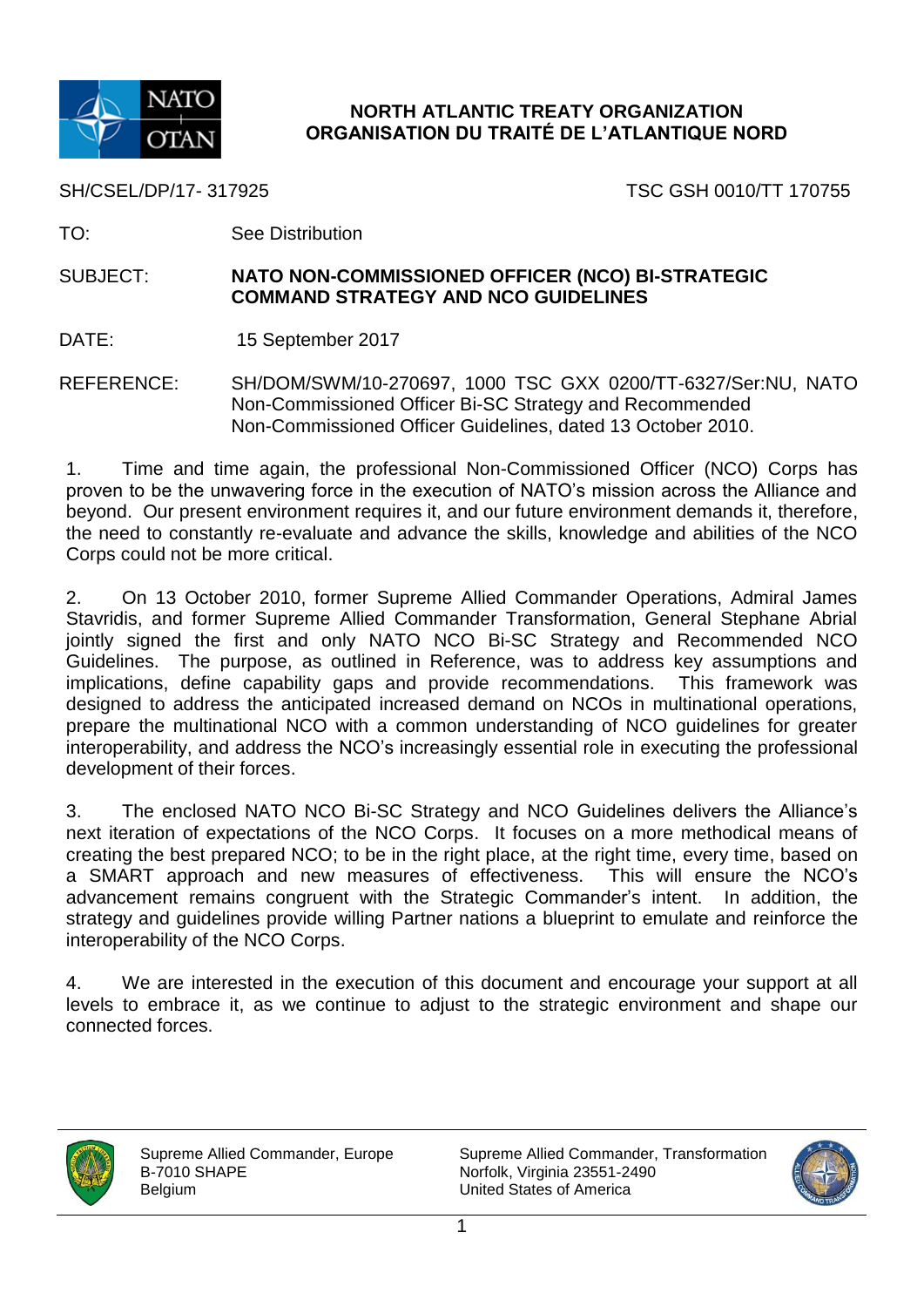5. Points of contact remain the Allied Command Operations and Allied Command Transformation, Command Senior Enlisted Leaders.

Curtis M. Scaparrotti General, US Army Supreme Allied Commander, Europe

-�

Denis Mercier General, FRA AF Supreme Allied Commander, Transformation

ANNEX:

A. NATO NON-COMMISSIONED OFFICER BI-SC STRATEGY AND GUIDELINES

DISTRIBUTION:

External:

Information:

COM JFCBS COM JFCNP **COM AIRCOM** COM LANDCOM COM MARCOM COMJWC COM JFTC COM JALLC COM NSHQ COMACCI COM NAEW&FC COM NSO COM NIFC COM NCISG All NMRs to SHAPE All PNMRs to SHAPE (through MIP)

Internal:

Information: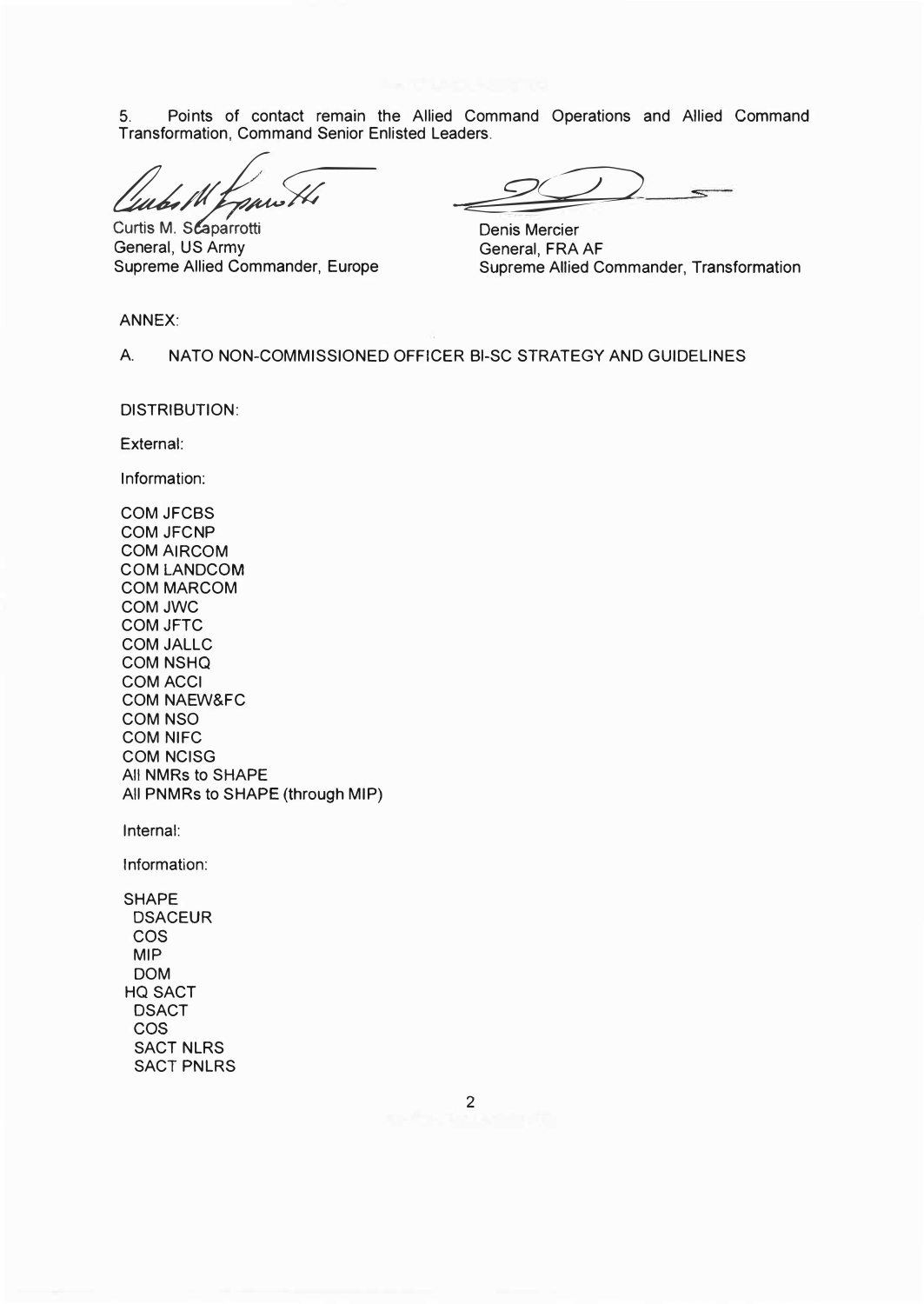ANNEX A TO SH/CSEL/DP/17- 317925 TSC GSH 0010/TT 170755 DATED: 15 SEP 17

### **NATO NON-COMMISSIONED OFFICER (NCO) Bi-STRATEGIC COMMAND STRATEGY AND NCO GUIDELINES**

1. **Introduction.** The NATO NCO is widely acknowledged as the "Backbone" of the Armed Forces, therefore he/she must continue to operate and transform effectively to meet today and tomorrow's challenges, in order to ensure NATO remains both a ready and responsive interoperable force. This document is the second NATO NCO Bi-SC Strategy and NCO Guidelines and will replace the signed inaugural document, dated 10 October 2010.

2. **Scope.** The strategic landscape has changed drastically over the past few years and the focus on systematically advancing human capital<sup>1</sup> has never been more crucial, especially for  $NCOs<sup>2</sup>$  (Other Ranks), which makes up between 75 to 80 percent of NATO's military force. Today, the time-honoured tradition of teaching the NCO what to think, versus how to think, limits their full intellectual capability within the Alliance, as it adapts to an ever-increasing complex strategic environment. Additionally, this document applies an ambitious approach and methodical focus on goals, objectives, strategies, common tactics and the measures of effectiveness, in order to advance a seamless alignment with the Alliance's strategic direction.

### 3. **NCO Corps Strategy within the Alliance**

### a. **Goals: (The "what" in "general" terms)**

(1) Broadly affects three primary focus areas; Human Capital, Professional Development and Partnerships in order to maximize the effectiveness, efficiency, interoperability, and readiness of the NCO Corps within NATO and NATO Command/Force Structure.

(2) Applies SMART (Specific, Measurable, Achievable, Relevant, and Time-Bound) and holistic approaches at all levels of NCO functionality, as it pertains to operations, exercises, education, training, partnerships and utilization. This is crucial in defining and closing all known capability gaps.

#### b. **Objectives: (The "what" in "specific" terms)**

(1) Codify measurable and documented reporting within policies, programs, working groups, seminars, workshops, professional development institutions and mobile training teams to ensure results remain congruent with SACEUR/SACT direction. The means, must be correlated to the skills, knowledge and abilities of today and tomorrow's NCO requirements.

(2) Greater emphasis must be placed on language training and proficiency to meet the required standards specific within the Peacetime Establishment/Crisis

<sup>1</sup> Human Capital is defined as preparing the best-prepared NCO to be in the right place, at the right time, every time based on their knowledge, talents, skills, abilities, experience, intelligence, training, and judgment.

<sup>&</sup>lt;sup>2</sup> Standard Guidance (STANAG) 2116 refers to the NCO as OR5-9, but for the purpose of this document, the term NCO will refer to Other Ranks 1-9.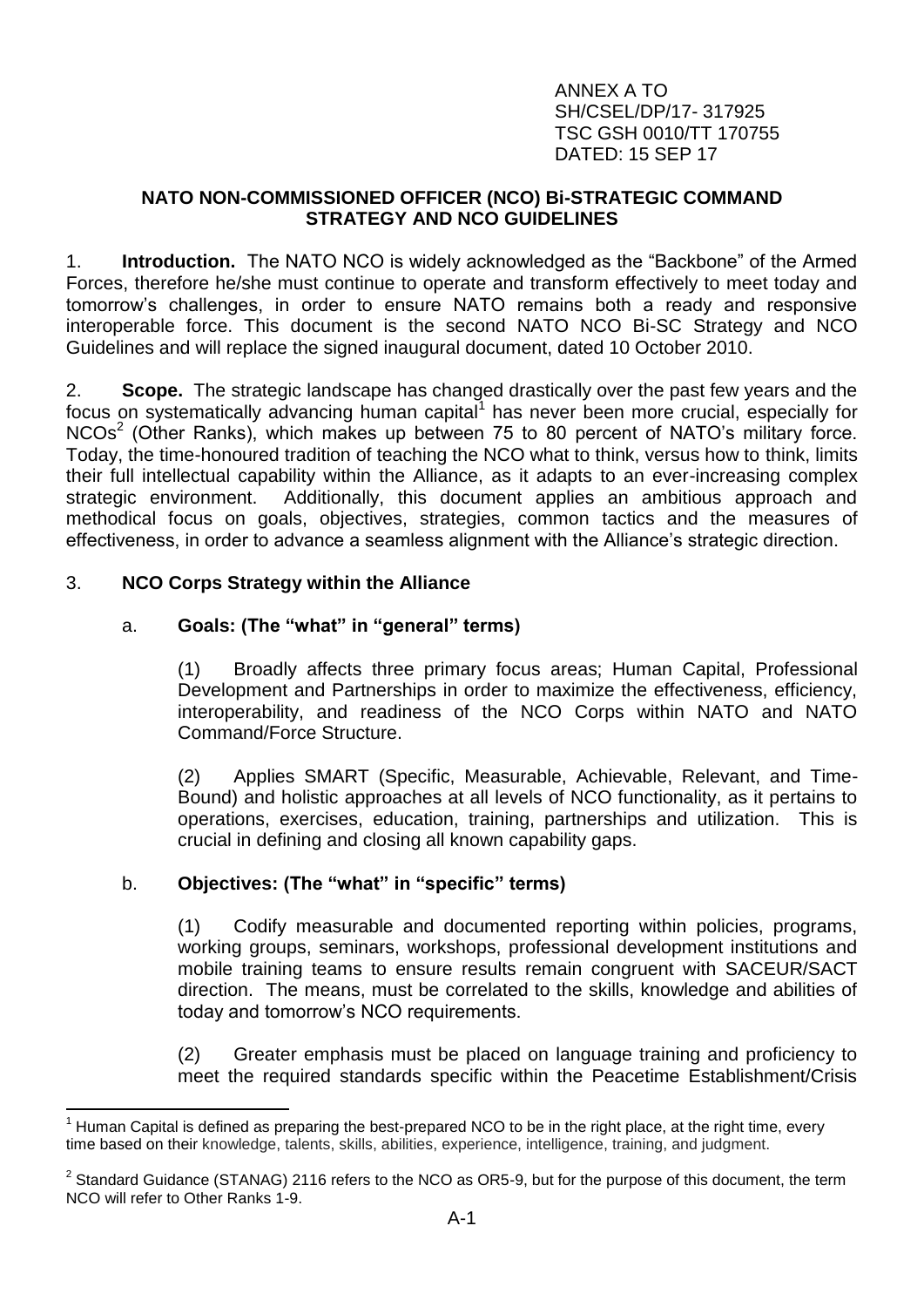Establishment (PE/CE) Job Descriptions (JD). This will expand the quantity of diverse NCOs and promote advancing the best-qualified NCO, to the right place, at the right time.

(3) Proper national selection of the most qualified NCOs is essential for service at the strategic and subordinate-level headquarters, NATO Force Structure elements, and NATO-led operations and activities, whereby PE/CE JDs cite and align the national NCO ranks and skills sets. This will meet essential education requirements for all NCO positions, which is crucial for ensuring readiness levels.

(4) Due to the complexities of tomorrow's challenges, the need to continuously identify and optimize opportunities for critical, creative and forward-thinking NCO is paramount. This will provide greater inclusion and expertise into the operational and transformational needs of today/tomorrow's military. This is necessary to confront the unprecedented rate of advances in technology and support high-tech solutions at every level.

# c. **Strategy: (The "How" in "General" terms)**

(1) Promote and empower National, NATO Command Structure (NCS) and  $NATO$  Force Structure  $(NFS)^3$  CSEL positions as primary and permanent leadership positions, and designate all other duties as ancillary to ensure appropriate emphasis and oversight of this strategy are executed.

 $(2)$  Promote and empower a Command Team<sup>4</sup> concept at all levels, within National and NATO leadership levels, to demonstrate unity and determination of the Officer/NCO relationship. This enables critical thinking and unbiased communications, in order to provide an NCO perspective in the decision-making processes and execute direct communications up, down and across the Command and Control spectrum.

(3) Promote and empower National, NCS/NFS Senior Staff NCOs<sup>5</sup>, such as Directorate, Division, and Branch Senior NCOs as primary and permanent staff positions within the staff elements to ensure full inclusion of all staff assigned NCOs and provide necessary professional development to staff members in order to accomplish the assigned tasks.

 $3$  Reference MC-0324/3 and MC-0586/1

<sup>&</sup>lt;sup>4</sup> Command Team is a professional, loyal-based partnership between the Commander and Senior Enlisted Leader (CSEL/SEL) on all levels of command. For the purpose of this document, Command Teams are part of the Command and Control structure from platoon level organizations to the strategic command level. While the commander holds the official authority over a unit, SEL/CSELs directly support the commander's intent, priorities and given tasks by the authority given by the Commander. SELC/SEL ensures mission clarity to all unit members and provides the commander with direct feedback from the forces on all tasks.

<sup>&</sup>lt;sup>5</sup> Senior NCOs (SNCO) within the staff elements are responsible to provide required professional development to all Staff NCOs and ensure proficiency and professionalism. SNCOs provide staff element leaders with clear and concise inputs on work processes and standardization. He/she also provides the link between staff elements and SEL/CSEL to ensure information flows, is timely and accurate actions are in support of the organization.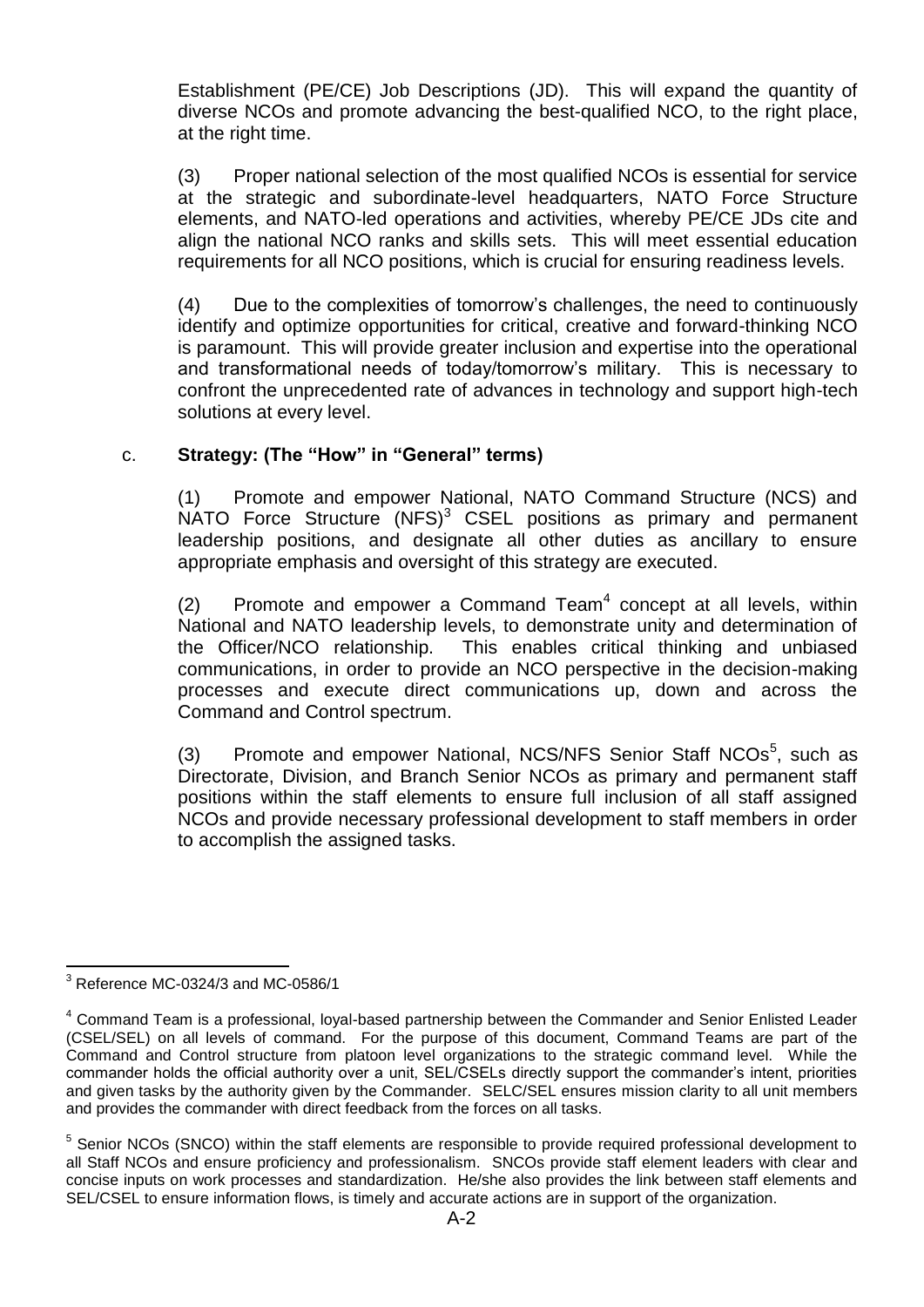(4) Develop, promote and empower NCO leadership positions (NCO support  $channels<sup>6</sup>$ ) on all levels of Command, from the lowest tactical to the highest strategic levels, to ensure support to the chain of command, exchange of information, reporting, advising, implementation and execution of command policies and directives.

(5) NCS/NFS must promote and employ a talent management strategy into the PE/CE infrastructure that provides intellectual and professional capability utilization of all staff assigned NCOs. In addition, they must monitor the talent management process by continuously monitoring assigned positions and updating NCO JDs. This will safeguard the Human Capital focus, as captured in paragraph 3.a.1 and ensure it is strictly enforced.

(6) Create greater emphasis on National and NATO professional development education and training institutions by educating the "why" along with the "what" into the scope of NCO responsibilities. This will reinforce educating the NCO Corps on how to think, versus what to think, which ultimately will overcome previously addressed implications and experience disparities.

(7) Utilize National Senior Enlisted Leaders and NATO CSEL Working Group to ascertain new approaches, new methods and new solutions to elevate human capital, professional development, readiness and partnership advances with Allies and Partners.

#### d. **Tactics**: (The "**How**" in "**Specific**" terms of **Measuring Effectiveness**)

(1) Conduct annual assessments, led by the NATO CSEL Working Group, based on the National and NCS/NFS Element inputs, and provide an annual report card to all stakeholders in order to address all gaps and implications for NCS/NFS and Nations to consider. The NATO CSEL Working Group monitors, addresses and advances NATO and Partner Nations enlisted professional requirements. The working group's ultimate goal is to make collective recommendations supporting the professional knowledge, skills, and attributes for enlisted personnel, in order to foster greater development, interoperability and transformation. These attributes enable NATO and Partner Nations to develop and function collectively in a multinational environment.

(2) Cite and quantify Human Capital, Professional Development and Partnership assessments and indicators, which tie directly to the Strategic Commander's Direction.

(3) Encourage nations and task NCS/NFS to develop, utilize, collect and analyse self-assessments, critiques and surveys from national professional development seminars, senior enlisted seminars, symposiums, NATO and Partner academic institutions and workshops, training and exercises and NATO-led operations and activities. The outcome is to evaluate anecdotal and empirical data to measure tactical, operational and strategic advances of National and

 $6$  NCO Support Channels executes established policies, directives and orders, standardizes performance, executes and provides guidance on training and education, ensures professional behaviour and conduct of forces.

Additionally, NCO Support Channels must understand the Commander's Intent in order to be able to issue effective implementing instructions throughout the forces.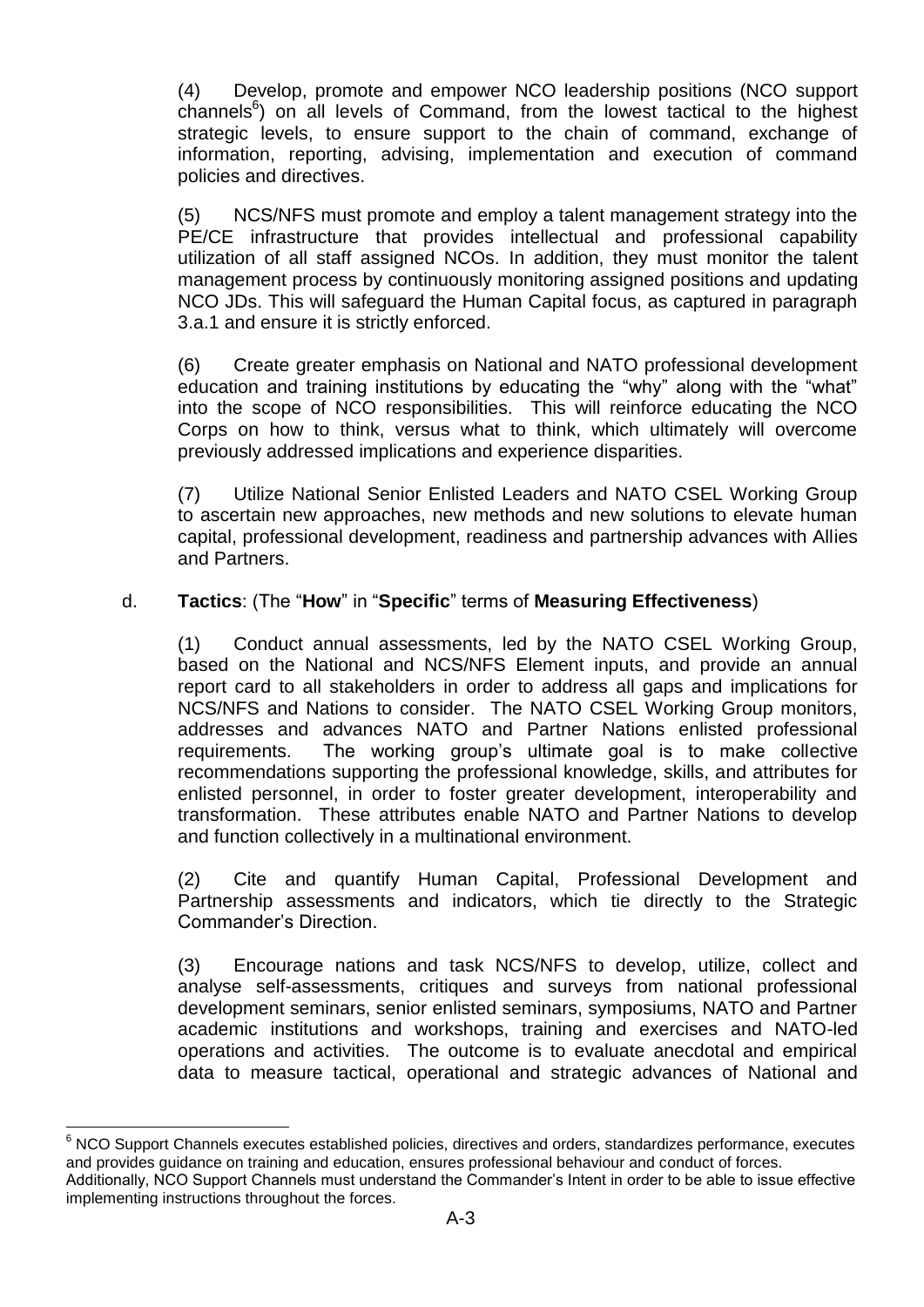NATO NCO Corps. The NATO CSEL Working Group will serve as the conduit for this forcing function.

(4) NCS/NFS and Nations must promote, encourage and support full utilization of the available NATO School and Swiss Armed Forces NCO leadership and job specific courses to ensure required training and education standards are met.

(5) Promote, encourage and support the utilization of the NCO Professional Military Education Reference Curriculum to serve as a "non-specific" national baseline to ensure NCO fundamentals are never lost in translation.

(6) Encourage and support the active role of National and NCS/NFS Senior Enlisted Leaders in directly supporting the Defence Education Enhancement Program. The objective should focus on obtaining national availability and expertise, ensuring Partner Nation education opportunities mirror the direction of the NATO NCO Corps.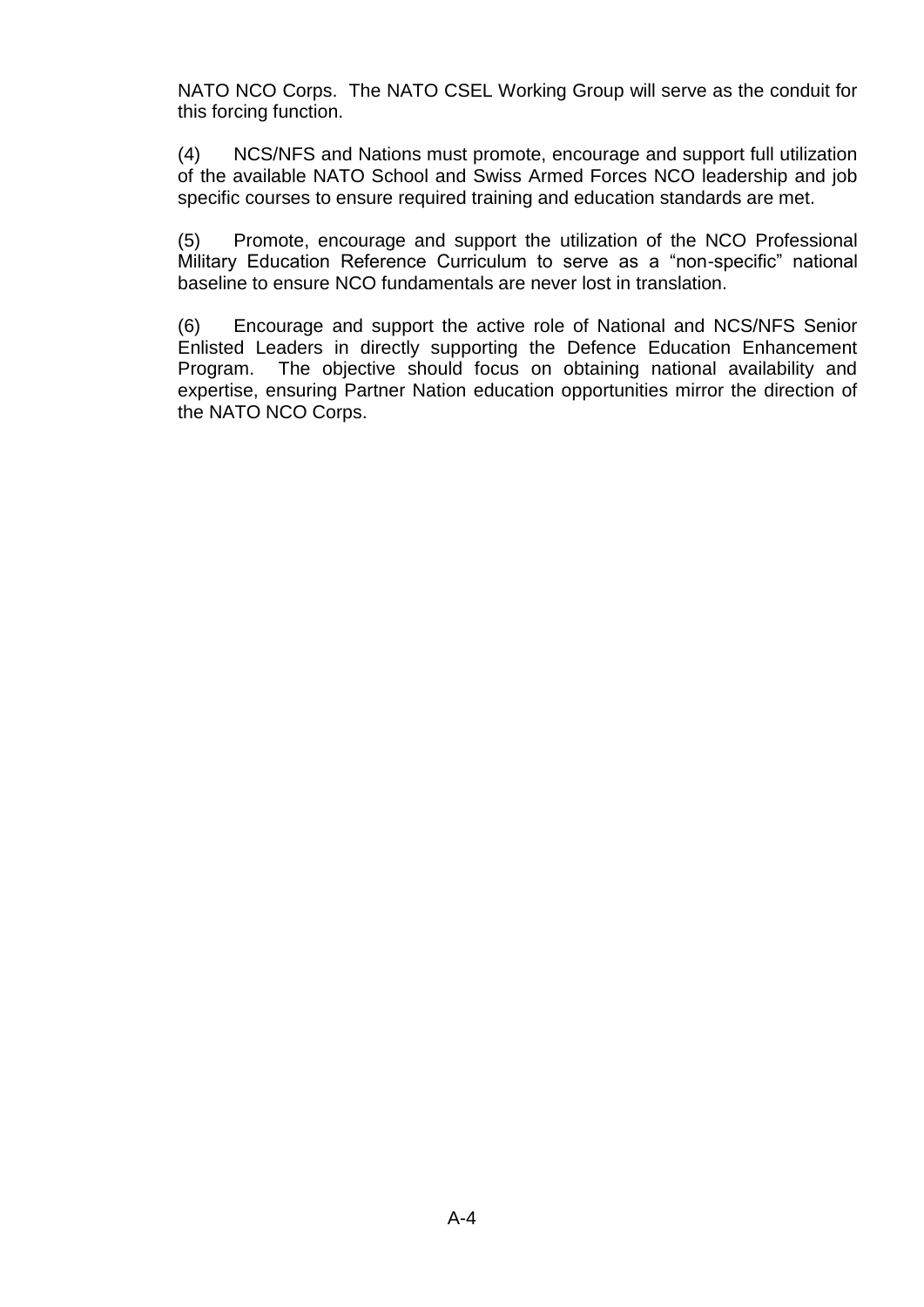# **NATO NON-COMMISSIONED OFFICER (NCO) GUIDELINES**

1. **Aim.** To enhance NATO operational effectiveness and interoperability by establishing common guidelines for NATO NCOs, which align with the Strategy throughout the NATO Alliance.

2. **Vision.** A professional, competent, resilient and capably responsible NCO Corps that is adaptive to face new challenges, social dynamics and technological advances; will be empowered to:

a. Execute duties and responsibilities in support of NATO Commanders.

b. Fulfil mission requirements at tactical, operational and strategic-levels, depending upon the NCO's education, training and experience.

c. Capitalize on the strengths of the multinational NCO's intellect to optimize the operational and transformational success of the alliance.

3. **Definition of NATO NCO Corps.** The NATO NCO is a professionally educated, trained and disciplined leader, who serves as the "backbone" of any military. The NATO NCO is committed to excellence and exemplifies a high degree of military competency, as defined in the 2013 Non-Commissioned Officer Professional Military Education Reference Curriculum. The complexity of the global landscape and rapid rate of change necessitates greater application from the NCO. This is pivotal to advancing a greater technical, operational and strategic outcome in order to successfully meet the increasing demands of an uncertain environment.

4. **NATO Rank Indicators – Guidelines for OR-1 through OR-9.** These rank indicators, as defined by STANAG 2116, are based on the NATO NCO structure and demonstrate the continual accumulation of leadership skills throughout the course of an NCO's professional development and advancement. As NCOs are promoted, they build on the leadership and management demonstrated in their former ranks, meanwhile assuming more responsibility and exercising greater direct and indirect leadership expertise.

a. **OR-1 through OR-3**.These are the basic entry ranks into the military structure. Personnel are expected to uphold national standards of conduct and follow the orders of supervisors and regulations. Note: National promotion systems vary, therefore, it is imperative to measure the military member's time-in-grade, time-in-service, age and maturity to ensure this entry level is challenged accordingly.

b. **OR-4.** The first level of leadership within the NATO NCO ranks. Is responsible for the good order and discipline, training, personal appearance and general welfare of their subordinate personnel.

c. **OR-5.** The OR-5 is the level of leadership with the greatest impact on subordinate ranks. Practices leadership-by-example, demonstrating personal compliance with standards while enforcing those standards in order to ensure the good order and discipline, training, personal appearance and general welfare of subordinate personnel. Unquestionably competent to execute tasks correctly, exercise leadership, care for assigned personnel and support mission accomplishment.

d. **OR-6.** This is the first of the NATO Senior NCO ranks. The OR-6 is usually assigned in positions requiring increased responsibilities. The OR-6 is responsible for